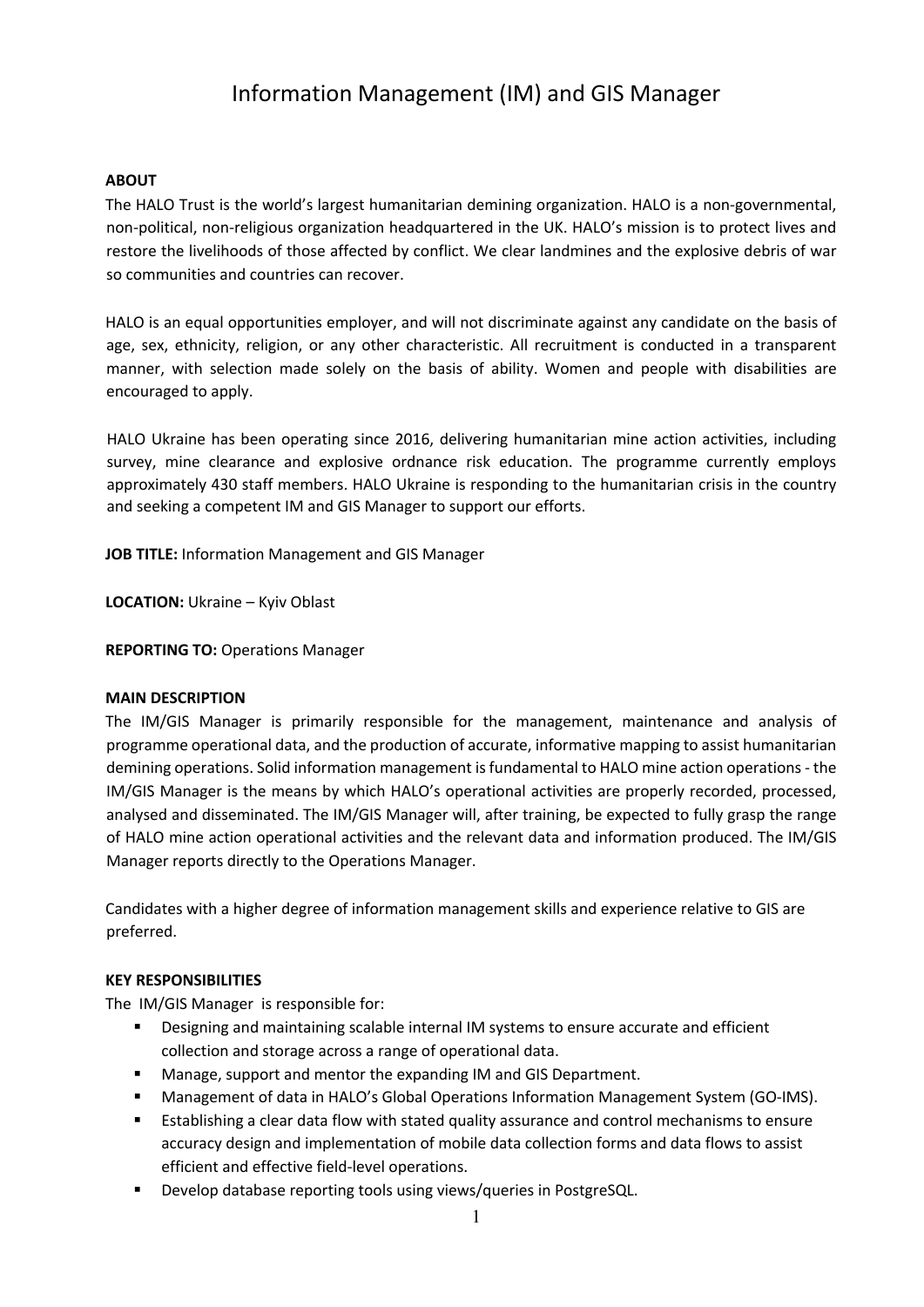- Design and maintenance of programme databases and datasets as required.
- With the Programme Officer, designing and implementing suitable Monitoring and Evaluation tools to assist the programme to understand the humanitarian impact of its operations.
- Designing and implementing training sessions in the use of physical and digital/mobile data collection techniques.
- With Operations Management, quality control of all operational data from mine clearance, explosive ordnance risk education, explosive ordnance disposal, and other activities.
- Production of maps, infographics and other data visualisation to accompany donor reports, presentations and for other external publications and uses.
- Use HALO internal data, open source, and other data with IM and GIS tools to produce analysis of the presence and impact of mines and other explosives.
- Ensure HALO operational data is submitted accurately and on time to Information Management System for Mine Action (IMSMA), the national database owned by the Mine Action Centre (MAC).
- **E** Ensure HALO monthly operational data is submitted accurately and on time to meet all reporting obligations.
- Use other platforms (e.g. PowerBI) for monitoring and evaluation of HALO operations and internal data and metrics.

## **ROLE REQUIREMENTS**

## **Essential**

- § Ukrainian citizen
- Fluent spoken and written Ukrainian.
- Excellent spoken and written English and Russian.
- § Experience and knowledge of database management systems with fluency in PostgreSQL (or Microsoft SQL Server, MySQL).
- Advanced SQL and data querying/extraction skills.
- Experience in managing large datasets.
- Experience with database design of relational databases
- Bachelor's degree in Computer Science, Information Systems, GIS or related discipline. Lower level of education with relevant experience may be considered.
- **■** Minimum three years' IM or data management experience within INGO or commercial sector.
- Excellent interpersonal and analytical skills with meticulous attention to details.
- Ability to work effectively in a team in a culturally diverse environment.
- Ability to work well under stress and in a fast-paced environment.
- Excellent time management skills and ability to multi-task and prioritize work.
- Strong organizational, planning, and problem-solving skills.
- Commitment to HALO's Values and Standards at all times, in and out of work.
- Commitment to HALO's Global and National Policies, including Safeguarding & Whistleblowing

## **Desirable**

- § Knowledge and experience in the use of GIS software, especially ArcGIS Pro and ArcMap.
- Experience in the use of mobile data collection tools such as Survey123, Fulcrum, Kobo.

## **Benefits**

A competitive salary will be offered based on experience.